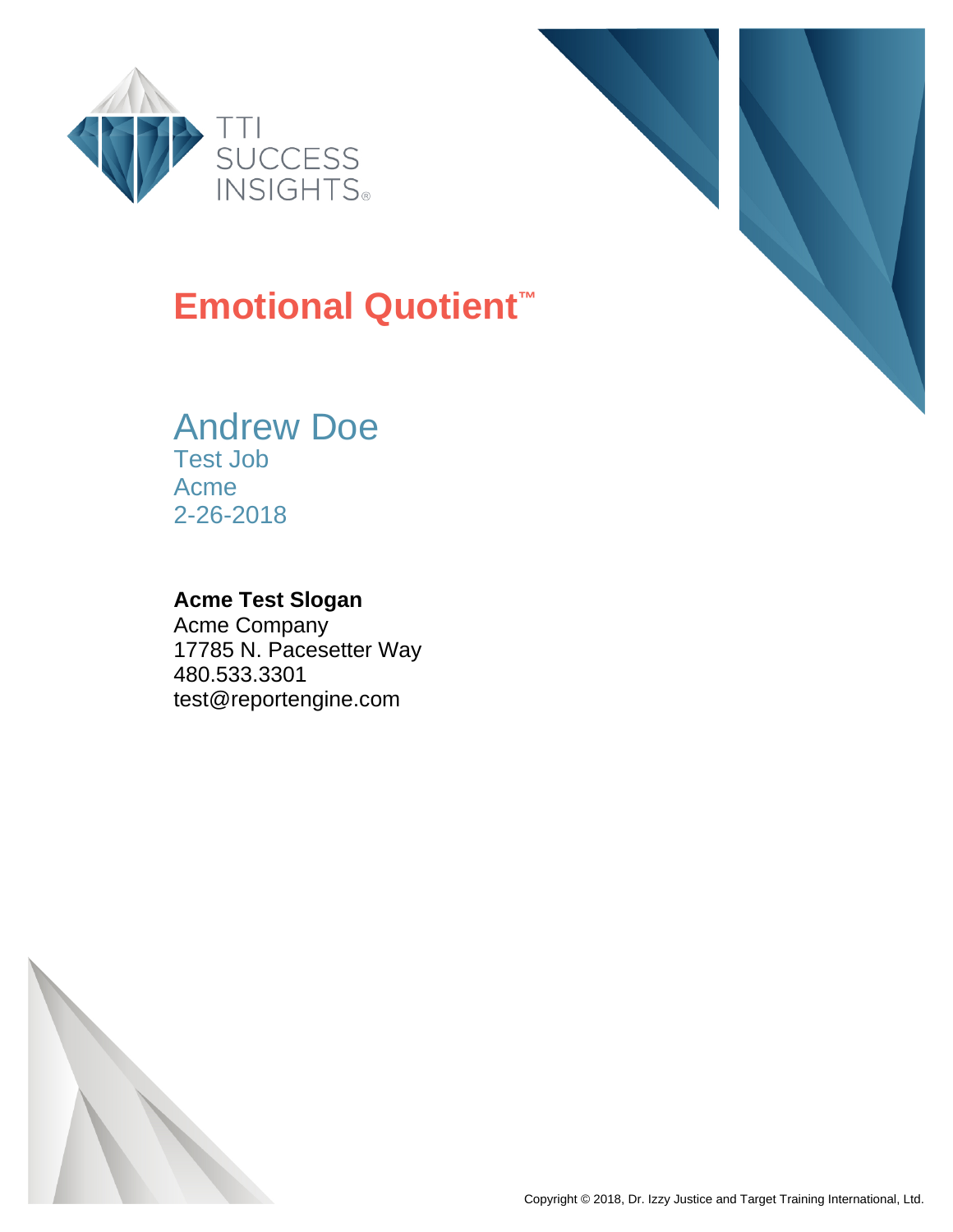





The Emotional Quotient™ (EQ) report looks at a person's emotional intelligence, which is the ability to sense, understand and effectively apply the power and acumen of emotions to facilitate higher levels of collaboration and productivity. The report was designed to provide insight into two broad areas: Self and Others.

Research shows that successful leaders and superior performers have well developed emotional intelligence skills. This makes it possible for them to work well with a wide variety of people and to respond effectively to the rapidly changing conditions in the business world. In fact, a person's EQ may be a better predictor of success performance than intelligence (IQ).

Emotional Intelligence is an area you can focus on and develop regardless of your current score in each dimension. One model to help you assess your emotional levels throughout the day is to check your emotional clarity. Think of red as poor emotional clarity or an inability to utilize all skills and resources because of your emotional cloudiness. When you're identifying yourself as having a red glass, you may be experiencing emotions such as fear, anger, sadness or loss. Think of clear glass as your ideal state of clarity, or when you're emotionally "in the zone." You may experience emotions such as happiness, joy, peace or excitement. Most of the time you are somewhere in between. You may not be able to place an exact descriptor on how you feel, but you're relatively clear headed and free from distractions. Remember, the higher your EQ scores, the easier it will be to apply this model to you and to those around you.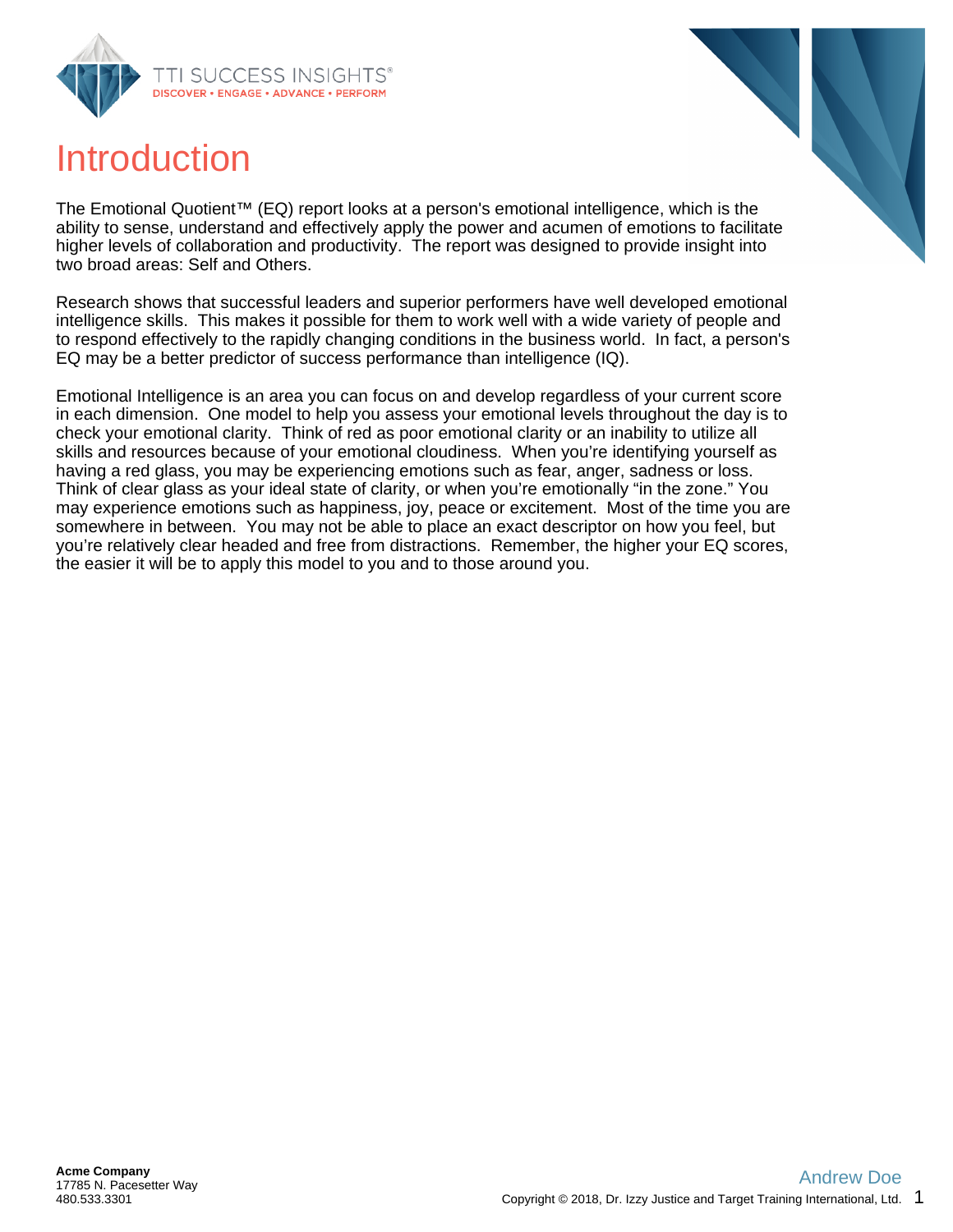

### Introduction

This report measures five dimensions of emotional intelligence:

#### Emotional Intelligence - Self

What goes on inside of you as you experience day-to-day events.

**Self-Awareness** is the ability to recognize and understand your moods, emotions and drives, as well as their effect on others. In practice, it is your ability to recognize when you are red, clear or somewhere in-between.

**Self-Regulation** is the ability to control or redirect disruptive impulses and moods and the propensity to suspend judgement and think before acting. In practice, it is your ability to influence your emotional clarity from red to clear when the situation requires.

**Motivation** is a passion to work for reasons that go beyond the external drive for knowledge, utility, surroundings, others, power or methodology and are based on an internal drive or propensity to pursue goals with energy and persistence.

#### Emotional Intelligence - Others

What goes on between you and others.

**Social Awareness** is the ability to understand the emotional makeup of other people and how your words and actions affect others. In practice, it is the ability to assess if he or she is in a red, clear or somewhere in-between state.

**Social Regulation** is your ability to influence the emotional clarity of others through a proficiency in managing relationships and building networks.

Is the report 100% true? Yes, no and maybe. We are only measuring emotional intelligence. We only report statements from areas in which tendencies are shown. To improve accuracy, feel free to make notes or edit the report regarding any statement from the report that may or may not apply, but only after checking with friends or colleagues to see if they agree.

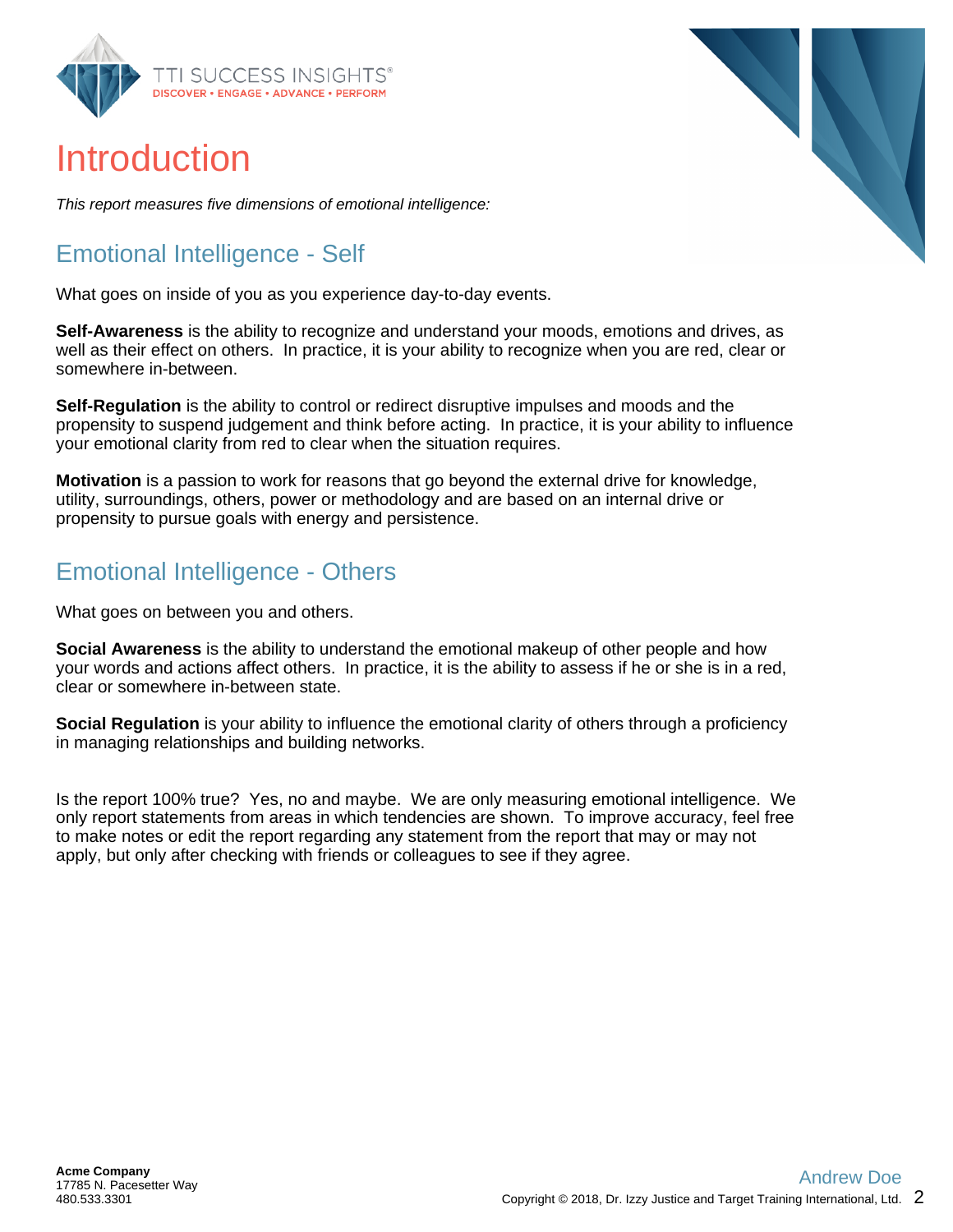

### General Characteristics

Based on Andrew's responses, the report has selected general statements to provide a broad understanding of his level of emotional intelligence.

Andrew may not take notice when his stress level is escalated over a prolonged period of time. When others give Andrew feedback, he may be unaware of how emotions will impact the understanding of the feedback. Andrew's confidence varies with the situation based on emotional triggers or enablers. He understands his likes and dislikes, but he may not have found his true passion in life. Andrew tends to be aware of his emotional strengths and weaknesses. He is somewhat aware of how his emotions impact his goals, motivations, strengths and key aspirations.

Andrew may have fallen into a habit of using ineffective emotional regulation strategies. Andrew's negative emotions might affect performance of the team. He may overreact to trivial or minor situations. He may introduce unnecessary conflict when working with others. When stressed, Andrew's actions may cause others to feel unnecessary stress as well. He may let emotions overly influence his decision making.

Andrew may tend to settle for good enough, when he could have achieved the desired outcome. He may see obstacles as opposed to opportunities when he is pursuing his goals. People may consider Andrew a good worker but not an overachiever. He may be hesitant to take risks because of additional work and time they require, limiting his success. Andrew usually meets his goals and others' expectations, but perhaps not always exceed them. He may depend on multi-tasking, making his individual work style less efficient.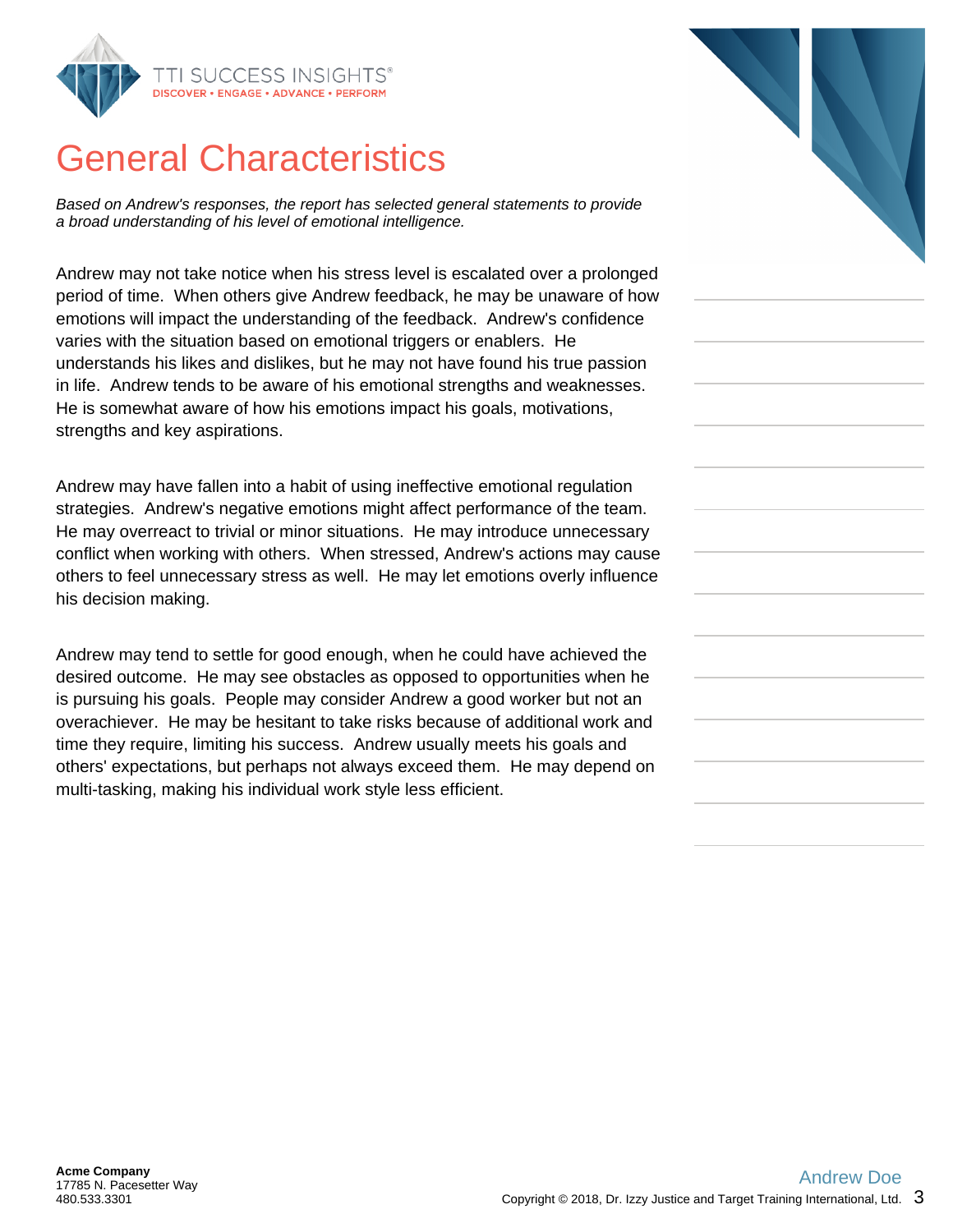

### General Characteristics

Andrew is able to work with others, but at times will need help understanding their emotional needs. He can be thoughtful and understanding, but may not come across this way to others. When Andrew holds a strong opinion, he may have trouble understanding others' perspectives. He may have trouble understanding the viewpoints of others who are not like him. Andrew generally recognizes when he has offended someone, but doesn't always understand why he was offensive. He would benefit from working on his active listening skills.

Andrew occasionally engages in substantive conversations. He may, on occasion, have trouble negotiating with others. He places some value on a having a few true friendships over many casual acquaintances. Others generally find spending time with Andrew a positive experience. Others generally view Andrew as approachable. He can appear distant and aloof upon initial introduction to new people.

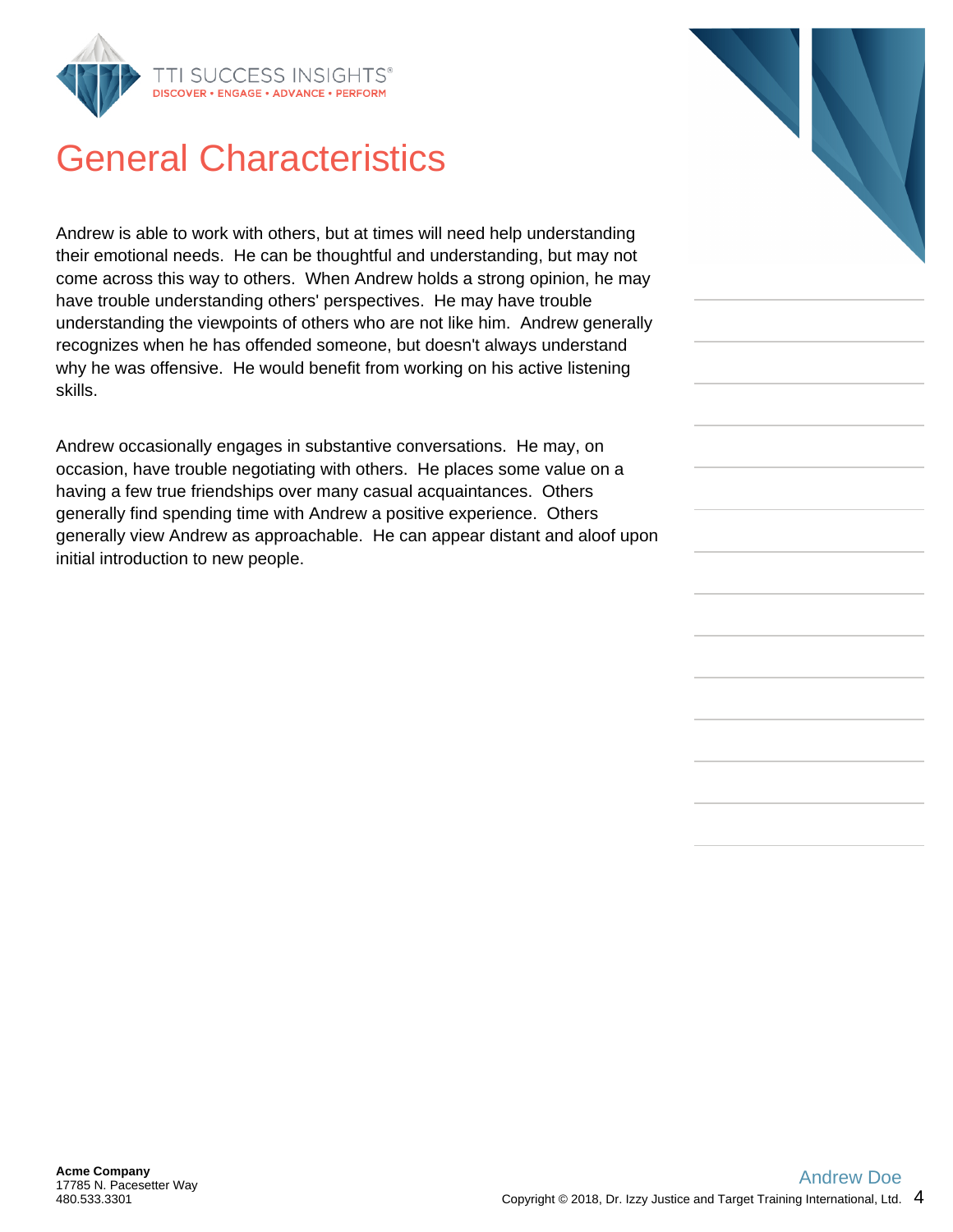

# Emotional Quotient Assessment Results

The Emotional Quotient (EQ) is a measure of your ability to sense, understand and effectively apply the power and acumen of your emotions and the emotions of others in order to facilitate high levels of collaboration and productivity. Your total score on the Emotional Quotient Assessment indicates your level of overall emotional intelligence. The higher the number, the more emotionally intelligent you are. If your goal is to raise your EQ, the components on which you have scored the lowest should be the focus of your development.

**1. SELF-AWARENESS** - The ability to recognize and understand your moods, emotions and drives, as well as their effect on others.



\* 68% of the population falls within the shaded area.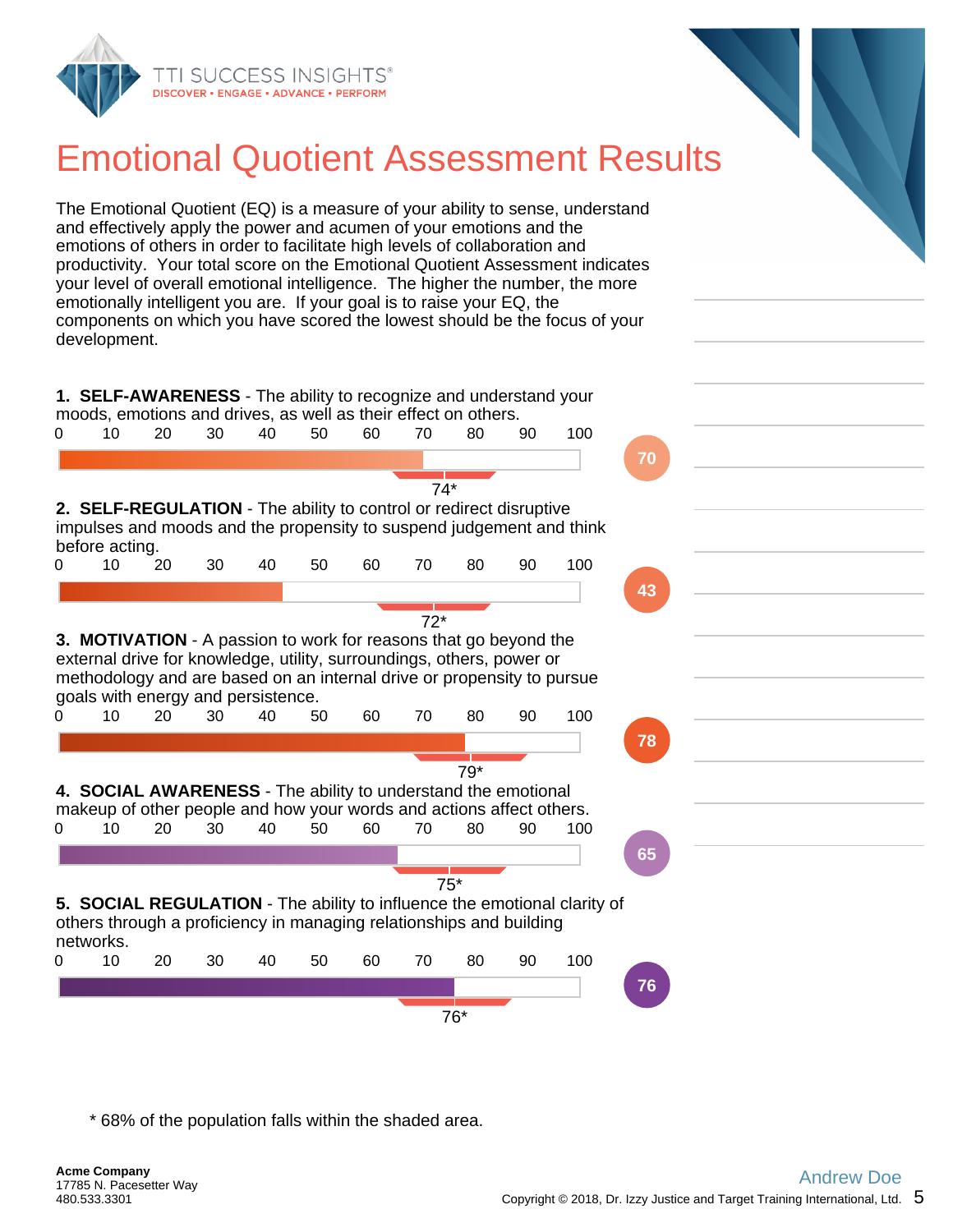



# Emotional Quotient Scoring Information

The average of the Self-Regulation, Self-Awareness and Motivation subscales represent your Self Score. The average of the Social Awareness and Social Regulation subscales represent your Others Score. Your total level of Emotional Quotient was calculated by averaging all five EQ dimensions.

**TOTAL EMOTIONAL QUOTIENT** - Your total level of emotional intelligence, formed by averaging your Others and Self scores.



**SELF** - The ability to understand yourself and form an accurate concept of yourself to operate effectively in life.

| $\mathbf{0}$ |        | 10 20 | - 30 |  |  |  | 40 50 60 70 | 80 | 90 | 100 |    |
|--------------|--------|-------|------|--|--|--|-------------|----|----|-----|----|
|              |        |       |      |  |  |  |             |    |    |     | 64 |
|              | $75^*$ |       |      |  |  |  |             |    |    |     |    |

**OTHERS** - The ability to understand other people, what motivates others, how they work and how to work cooperatively with them.

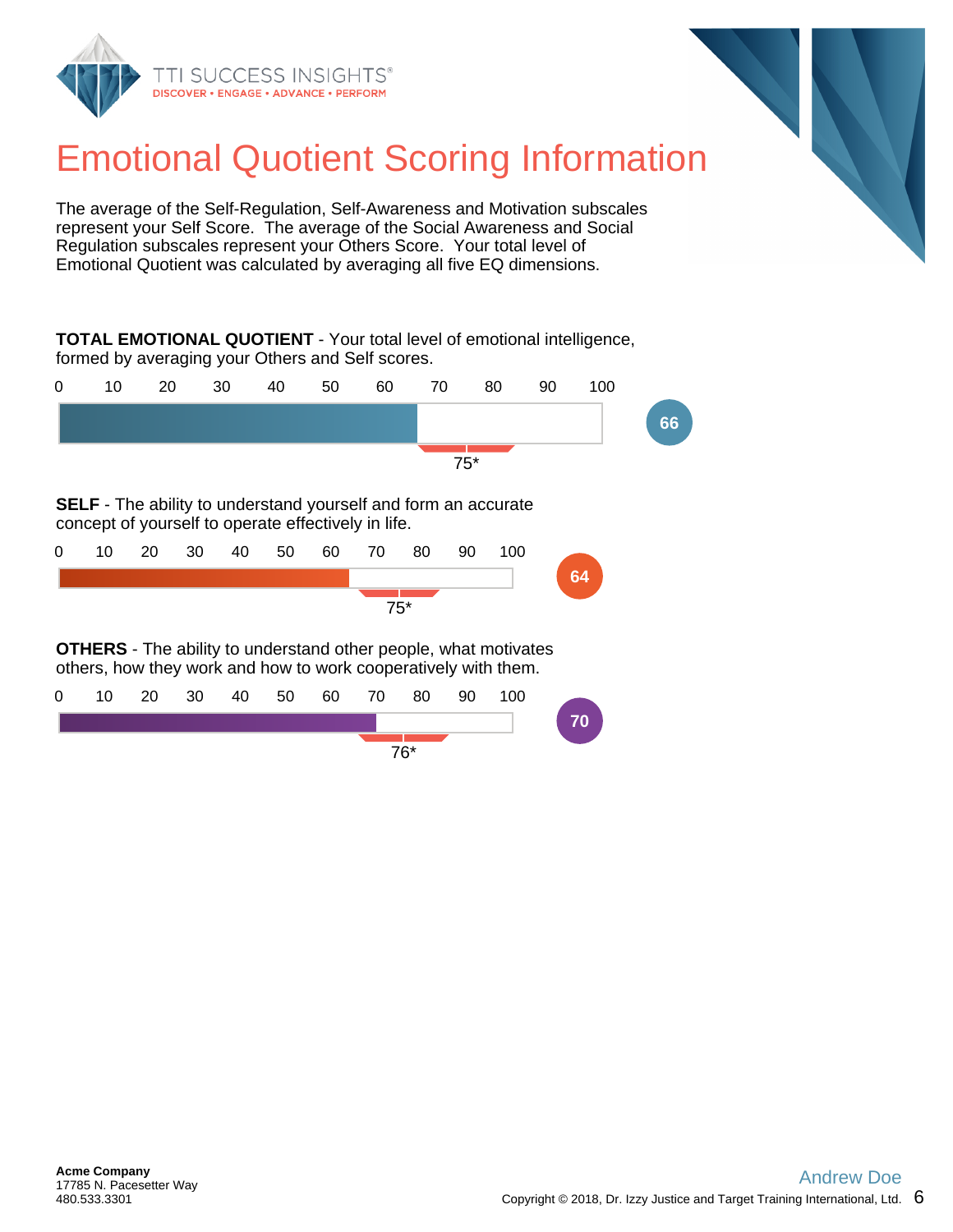

### Self-Awareness

Based on Andrew's level of EQ in this dimension, he is moderately self-aware, meaning he may notice what he is feeling but is not always able to explain it.

#### What Andrew can do:

- Practice self-reflection by identifying and naming your current emotional tone. Check your emotional  $\bullet$ clarity, what is your current state; red, clear or somewhere in-between?
- Once you identify the emotion, describe it aloud or write it down on paper.
- To improve your ability to self-assess, ask a family member or trusted advisor to describe your strengths and weaknesses. Compare with your own self-assessment.
- Pay attention to your behaviors and see if you recognize patterns throughout the day.
- Reflect on the connection between your emotions and your behavior.
- Write in a journal about your emotional responses to situations that were significant.
- Share your introspective discoveries and the impact on your decisions with a family member, friend or trusted advisor.
- Make a list of your strengths and areas for improvement. Look at it daily.
- Create an action plan to develop the areas you want to improve.
- Think of situations in which you made progress on an area you wish to develop, especially in the workplace.
- Identify three specific, measurable goals for improving your Self Awareness and revisit these goals monthly.
- Continue to practice the realistic perspective you are developing.

**Self-Awareness** - The ability to recognize and understand your moods, emotions and drives, as well as their effect on others.

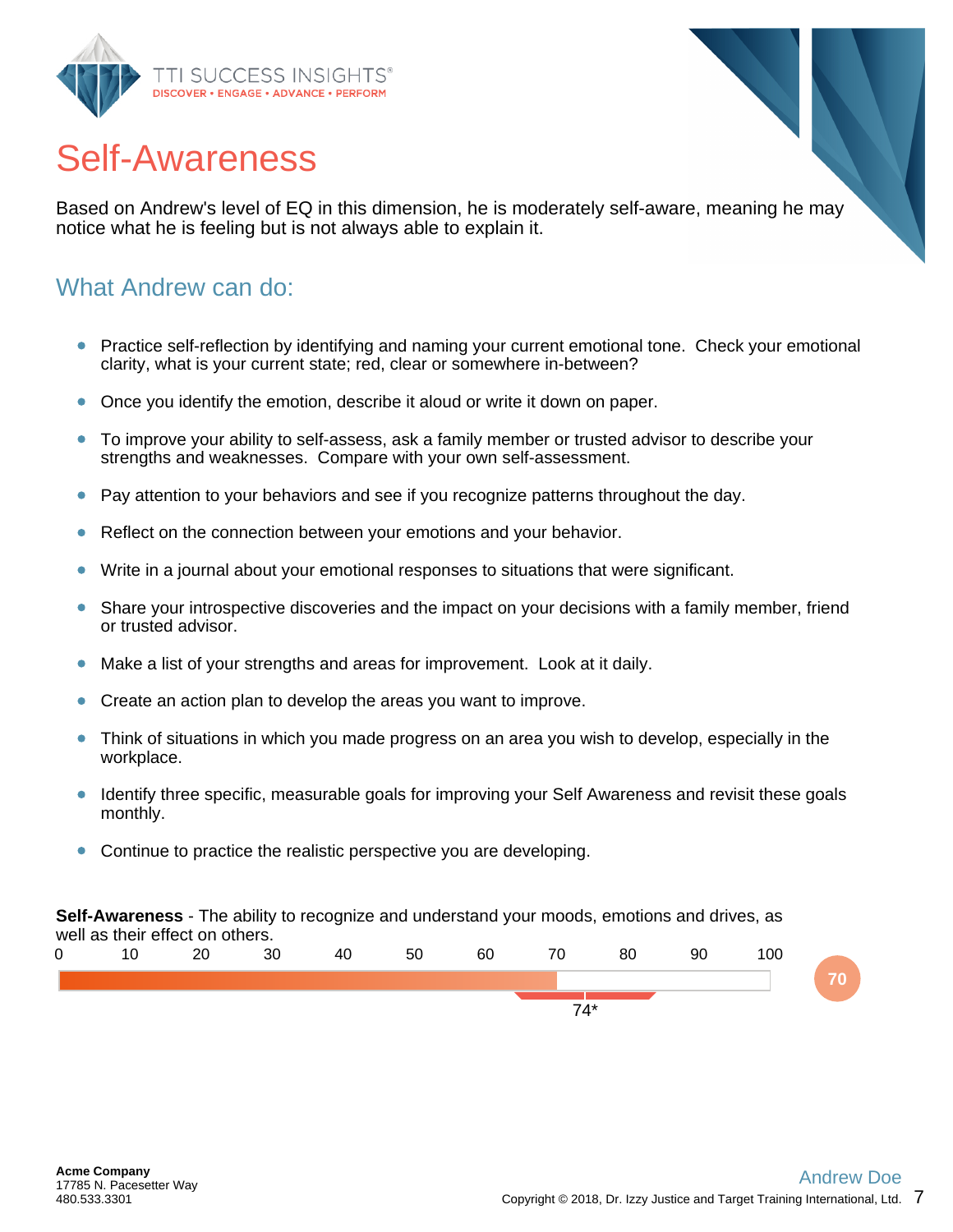

# Self-Regulation

Based on Andrew's level of EQ in this dimension, he would benefit from developing his level of Self-Regulation in order to regulate actions fueled by negative or disruptive emotions.

#### What Andrew can do:

- Practice self-restraint by listening first, pausing and then responding.  $\bullet$
- Learn to step away from difficult or overwhelming situations.
- Be committed to not interrupting others.
- When frustration has occurred, summarize the situation to determine triggers.
- Role-play effective responses to a stressful situation with a family member, friend or trusted  $\bullet$ co-worker (use examples of workplace circumstances).
- Determine activities that improve your mood and take action when you feel stressed or  $\bullet$ overwhelmed.
- Focus on events that provide a sense of calm or elicit positive emotions.
- Keep a log of your effective and ineffective self-management skills so you can recall them in future situations.
- Discuss ways of expressing emotions appropriately with your co-workers.
- When negative emotions take over, try to visualize a positive or calming scene.
- Put things in perspective. Ask yourself, "What is the worst that can happen?" or "How will I feel about this a week from now?"

#### **Self-Regulation** - The ability to control or redirect disruptive impulses and moods and the

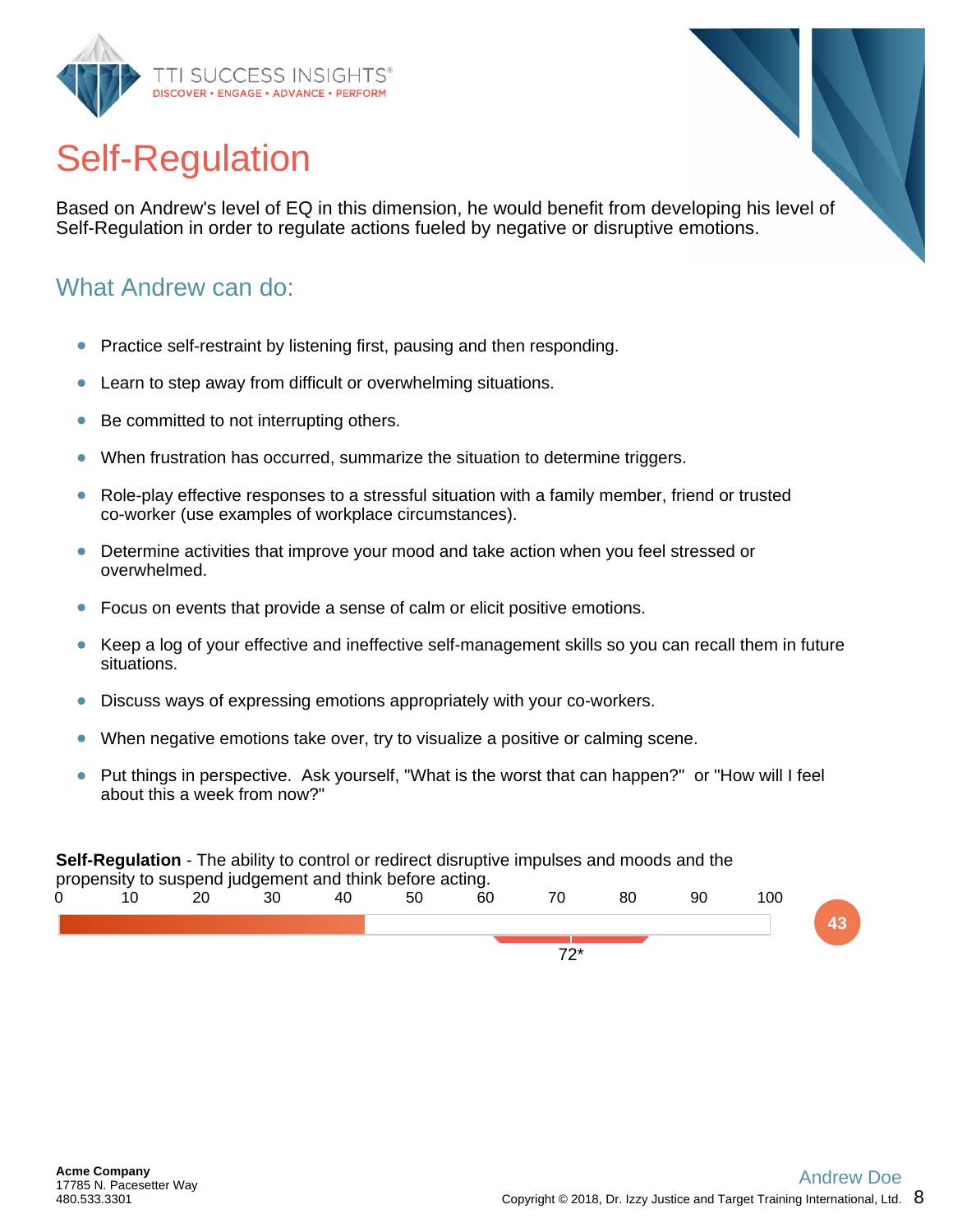

### **Motivation**

Based on Andrew's current level of Motivation, procrastination may be an issue.

#### What Andrew can do:

- Set specific goals with milestones and dates for achievement.  $\bullet$
- $\bullet$ Clarify why the goals you have set are important to you. Ask yourself not only, "What are my goals?" but also, "Why are they my goals?"
- Work with a peer or trusted advisor to create detailed action items to work toward your overall goals.
- Set aside time to work on your goals each day, even if it is just five minutes at a time.  $\bullet$
- $\bullet$ List your goals and post them where you can see them every day.
- Spend time visualizing the outcome of accomplishing your goals. How does it look and feel?  $\bullet$
- Ask a close friend to help hold you accountable for reaching your goals.  $\bullet$
- Celebrate accomplishments, both big and small.  $\bullet$
- Learn from your mistakes; keep track of the lessons learned in a journal.
- Challenge the status quo and make suggestions for improvement.
- Find inspiration from others who use internal Motivation to overcome obstacles to reach their dreams.

**Motivation** - A passion to work for reasons that go beyond the external drive for knowledge, utility, surroundings, others, power or methodology and are based on an internal drive or propensity to pursue goals with energy and persistence.

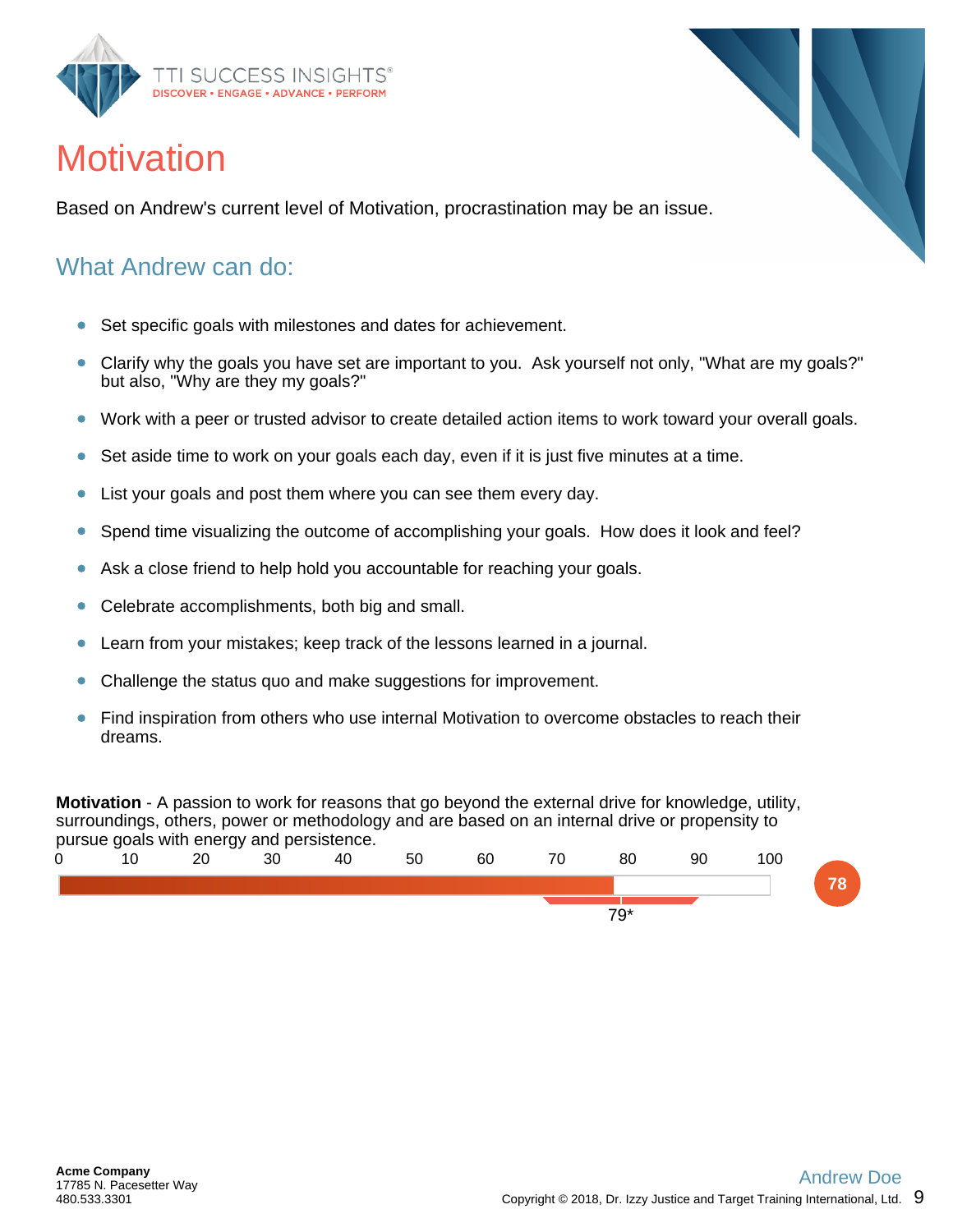



Based on Andrew's level of Social Awareness, at times, he may find it difficult to understand others' emotional responses to situations and may need to adapt his communication.

#### What Andrew can do:

- Attempt to predict and understand the emotional responses of others before communicating your  $\bullet$ point of view.
- Observe nonverbal behavior to evaluate the emotional temperature of others.
- Analyze and understand things from others' perspectives before responding to your peers at work or family members.
- Think about an invisible clarity meter over people and ask yourself what is their emotional state: red,  $\bullet$ clear or somewhere in-between, knowing that if not clear, the optimal outcome may be compromised.
- Continue to develop interpersonal habits, such as listening to others until they are finished with their thought before asking questions or making statements.
- Observe body language for nonverbal messages being expressed.  $\bullet$
- Seek clarification from others when attempting to interpret emotional responses.
- Be nonjudgmental in your interactions with others. Ask questions before drawing conclusions.
- Offer assistance to your friends, family and even strangers on occasion. Be careful to give the  $\bullet$ assistance they are looking for versus what you think they need.

**Social Awareness** - The ability to understand the emotional makeup of other people and how your words and actions affect others.

| 0          |  | 20 | 30 | 40 | 50 | 60 | 70 | 80 | 90 | 100 |    |
|------------|--|----|----|----|----|----|----|----|----|-----|----|
|            |  |    |    |    |    |    |    |    |    |     | 65 |
| $75*$<br>ັ |  |    |    |    |    |    |    |    |    |     |    |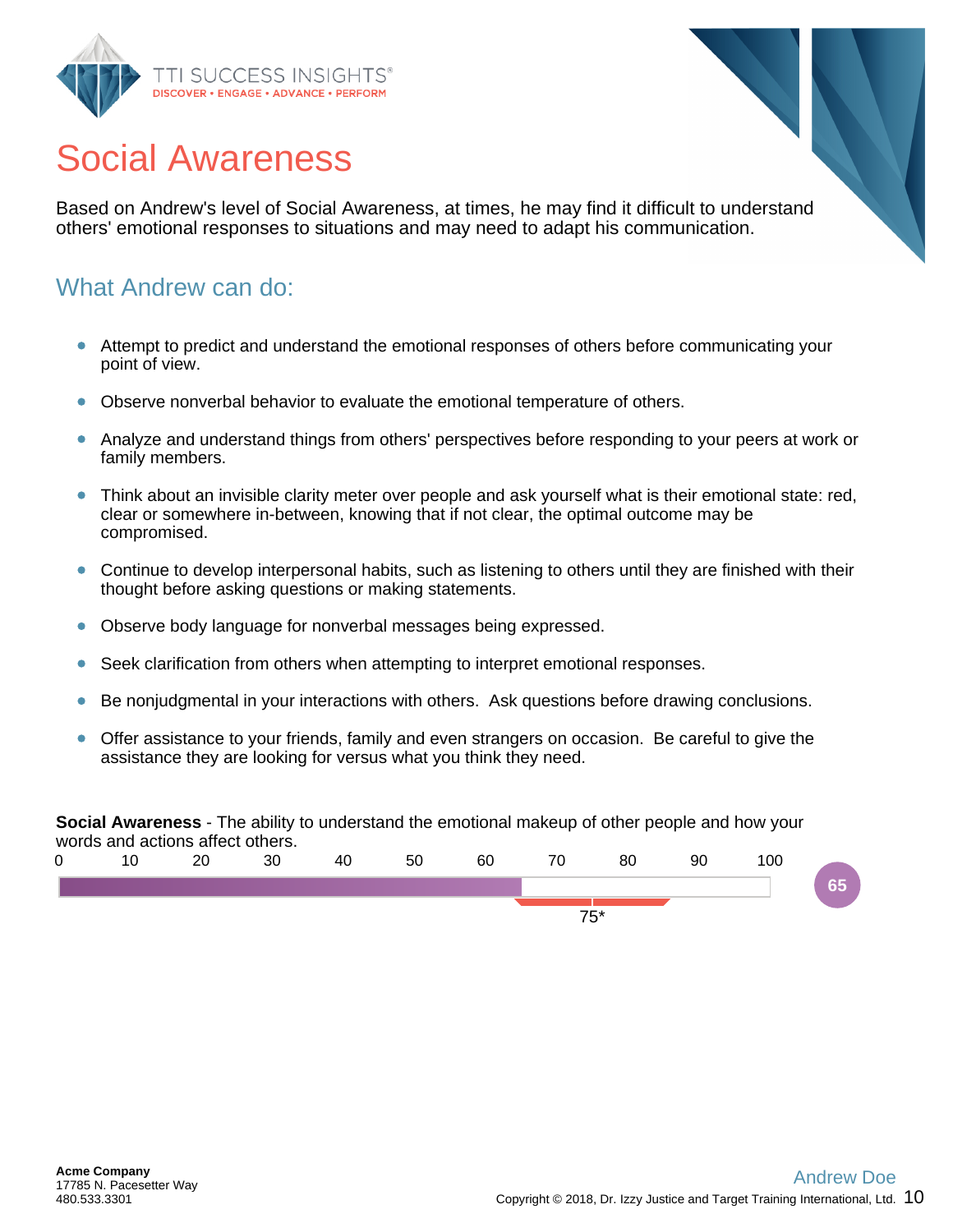

# Social Regulation

Based on Andrew's level of Social Regulation, he may find relating to others challenging, especially in emotionally charged situations.

#### What Andrew can do:

- Be aware of the message your body language is communicating, try to predict how you can respond  $\bullet$ positively to the interaction.
- Ask those you admire to describe their experience when socializing with you.
- Remember people's names. Use memory techniques and be known as the one that remembers!  $\bullet$
- After a negative interaction or misunderstanding, take accountability and find ways to make amends.
- Describe scenarios to a trusted advisor in order to gain experiential knowledge on how to increase your level of Social Regulation skills.
- Take notice when emotions are taking over an interaction and then find ways to remove yourself from the situation.
- Show a genuine curiosity for others' well-being.  $\bullet$
- Allow others to take the lead role so you can learn from their leadership style.
- Connect with people you have just met and find ways to continue to build the rapport.
- Seek quality, rather than quantity, in your social bonds. Converse with others on a deeper level.  $\bullet$
- Join a professional association or special interest group to practice building bonds.

#### **Social Regulation** - The ability to influence the emotional clarity of others through a proficiency in managing relationships and building networks.